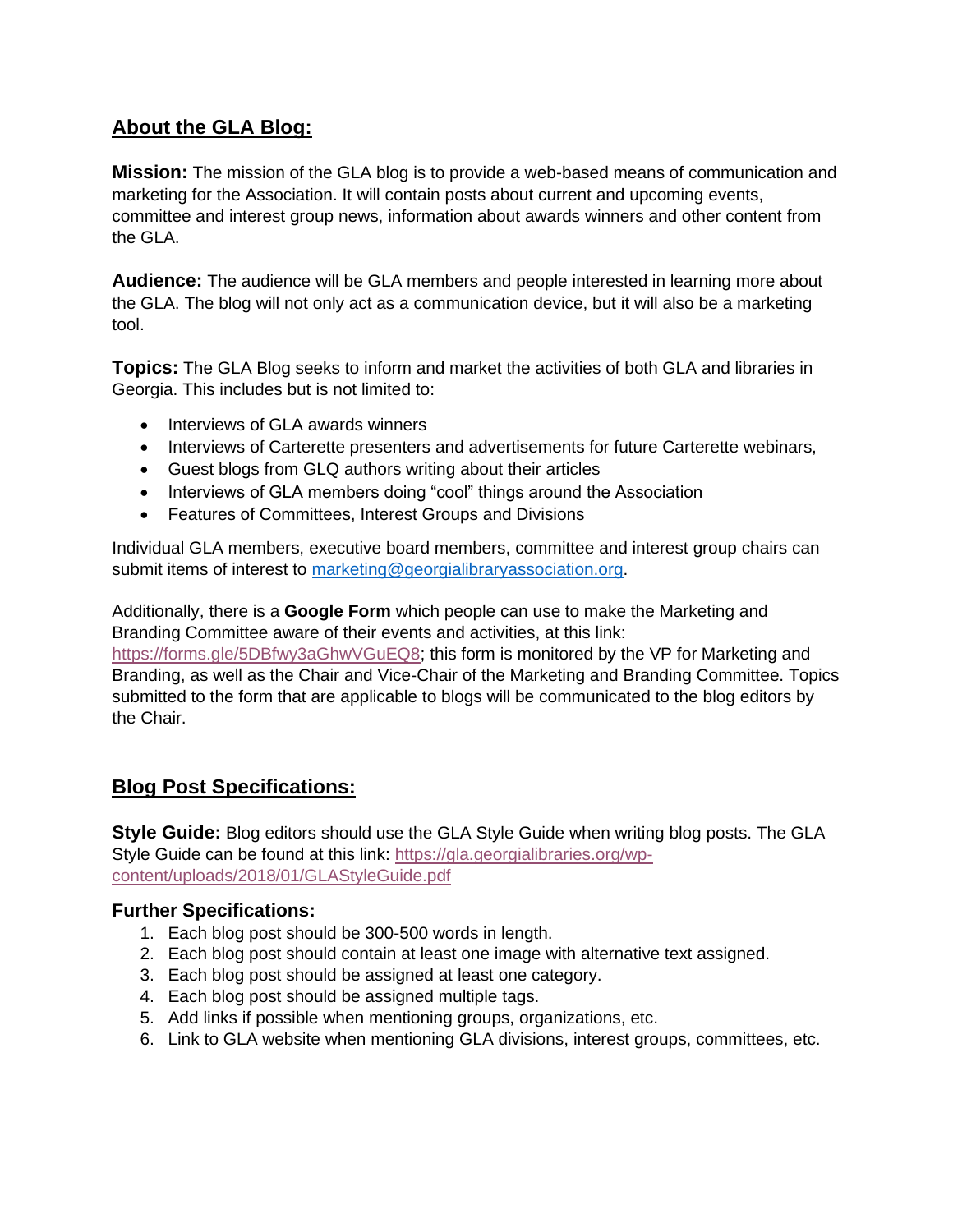## **Wordpress Instructions**

### **Creating a New Blog Post:**

- 1. Log in to Wordpress at<https://gla.georgialibraries.org/wp-admin/> with the credentials provided to you.
- 2. From the Dashboard, hover over "New" at the top, and select "Post":

| $\, \circledR$ |                      | Log Out & Georgia Library Association<br>+ New M |
|----------------|----------------------|--------------------------------------------------|
|                | Dashboard            | Post<br><b>Media</b>                             |
|                |                      | WordPress 5.6.2 is avail<br>administrator.       |
|                | Posts                | Calendar                                         |
|                | $\mathbf{Q}_1$ Media | <b>Dashboard</b>                                 |

3. Write the content of the blog in the text block. Be sure to add a title:

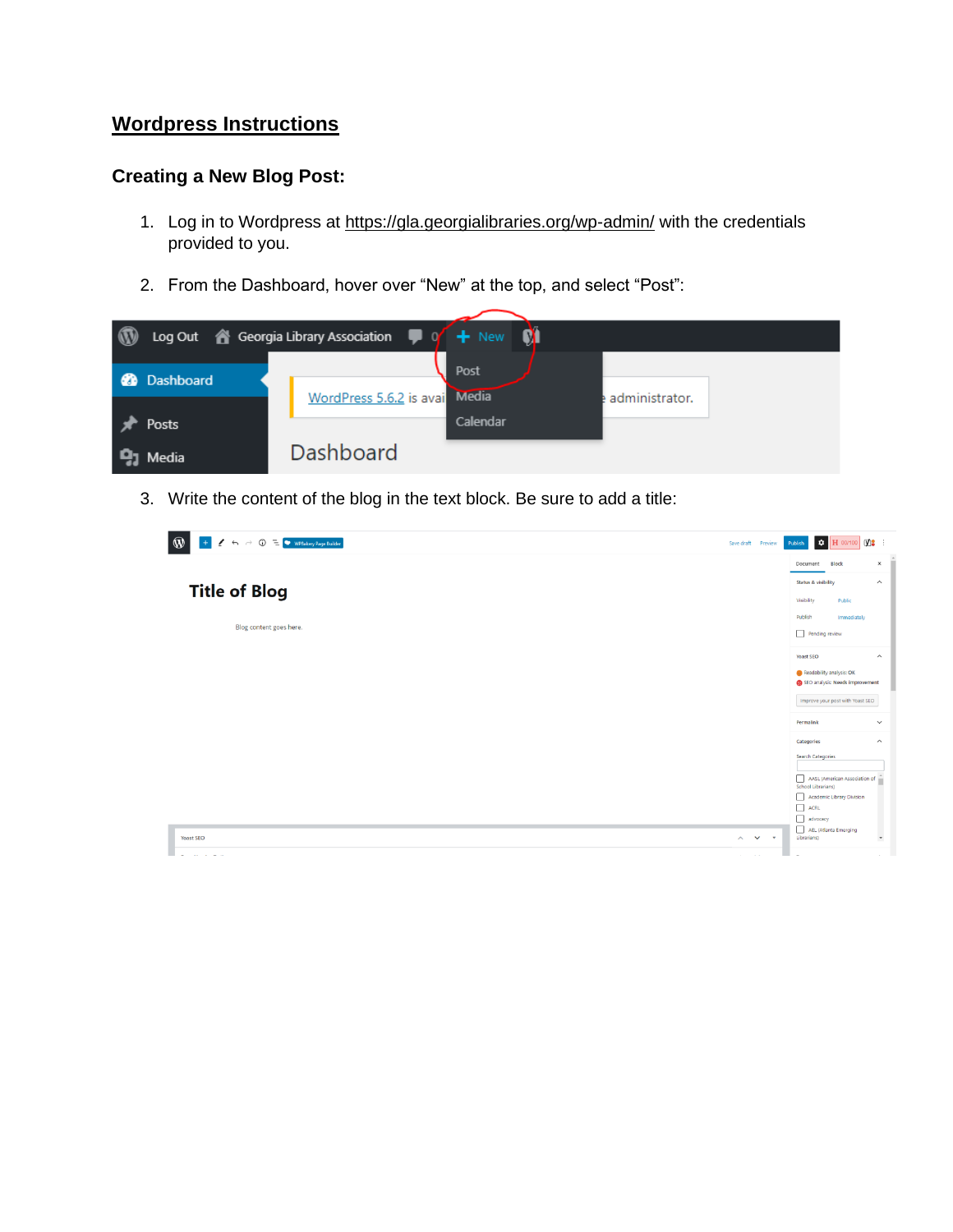4. You can add photos to the blog text by clicking the down arrow in the editing menu, and selecting "inline image":

| <b>Title of Blog</b> |                         |                                         |                             |
|----------------------|-------------------------|-----------------------------------------|-----------------------------|
| ¶                    |                         | $\mathsf{B}$ $\mathsf{I}$ $\mathscr{P}$ | ÷<br>$\checkmark$           |
|                      | Blog content goes here. |                                         | <> Inline Code              |
|                      |                         |                                         | B- Inline image             |
|                      |                         |                                         | $\mathcal{F}$ Strikethrough |
|                      |                         |                                         | X <sub>2</sub> Subscript    |
|                      |                         |                                         | $X^2$<br>Superscript        |
|                      |                         |                                         | А<br><b>Text Color</b>      |

Then, upload or select the image you would like to embed within the text.

5. To set a blog "Featured Image" which appears at the top of the post, scroll down through the right-hand Document menu and click "Set Featured Image":

| Save draft | Preview | $\bullet$ H 39/100 $\bullet$ :<br><b>Publish</b> |                         |
|------------|---------|--------------------------------------------------|-------------------------|
|            |         | Separate with commas or the Enter key.           | $\Delta$                |
|            |         | <b>Featured image</b><br>Set featured image      | $\widehat{\phantom{a}}$ |
|            |         | Excerpt                                          | $\checkmark$            |
|            |         | Discussion                                       | $\checkmark$            |
|            |         | Post Attributes                                  | $\checkmark$            |
|            |         | Slider Revolution                                | $\hat{\phantom{a}}$     |

Then, upload or select the image you'd like to use as the featured image.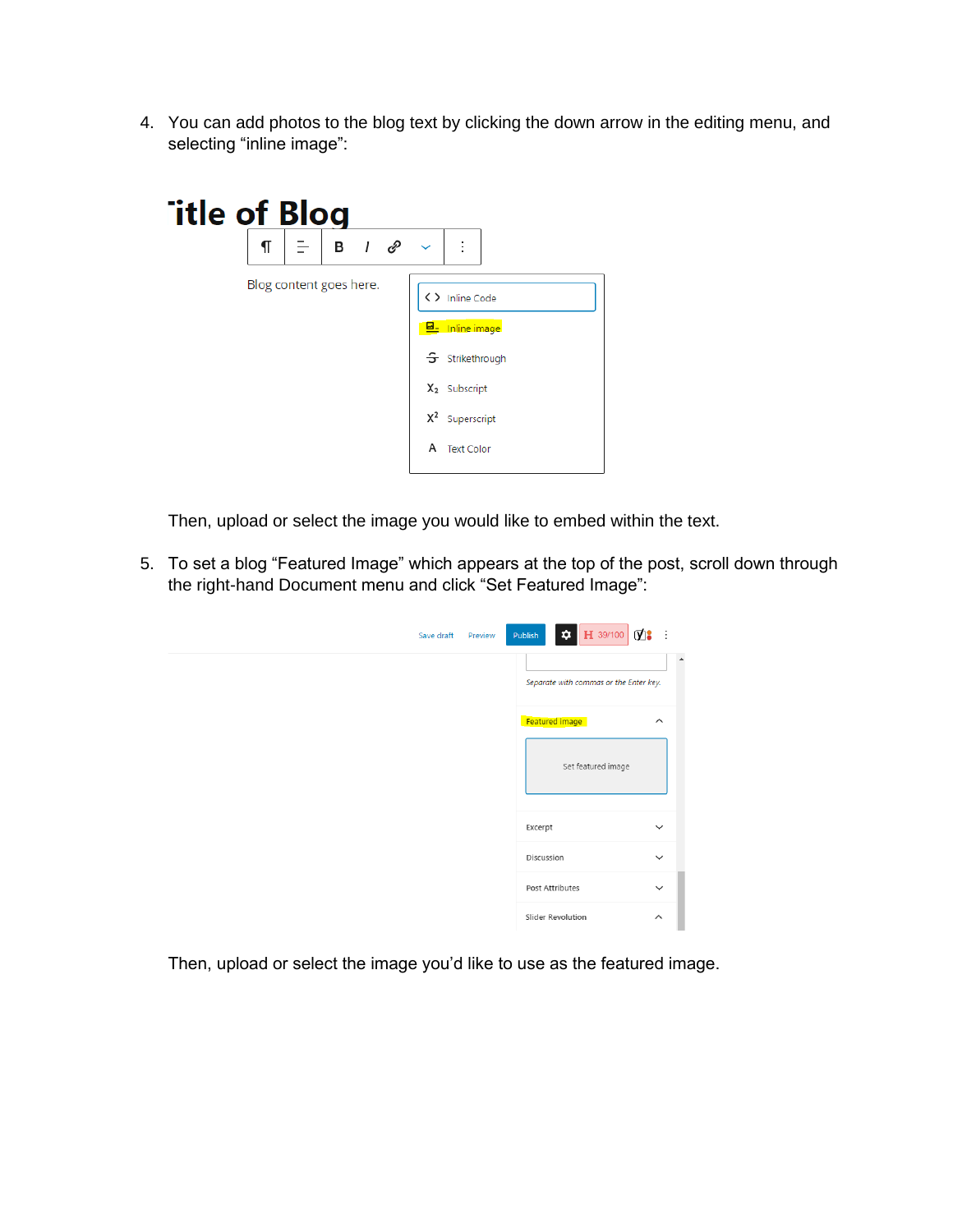# **Assigning Categories and Tagging:**

1. When you have finished writing, you will need to assign at least one category and two tags to your post. You can do this by using the options in the Document menu on the right-hand side of the window:

| Document                         | Block                           | × |  |  |  |  |
|----------------------------------|---------------------------------|---|--|--|--|--|
| Status & visibility              |                                 |   |  |  |  |  |
| Visibility                       | Public                          |   |  |  |  |  |
| Publish                          | Immediately                     |   |  |  |  |  |
| Pending review                   |                                 |   |  |  |  |  |
| Move to trash                    |                                 |   |  |  |  |  |
| <b>Yoast SEO</b>                 |                                 |   |  |  |  |  |
| Readability analysis: OK         |                                 |   |  |  |  |  |
|                                  | SEO analysis: Needs improvement |   |  |  |  |  |
| Improve your post with Yoast SEO |                                 |   |  |  |  |  |
| Permalink                        |                                 |   |  |  |  |  |
| Categories                       |                                 |   |  |  |  |  |
| Search Categories                |                                 |   |  |  |  |  |
|                                  |                                 |   |  |  |  |  |
|                                  |                                 |   |  |  |  |  |
| School Librarians)               | AASL (American Association of   |   |  |  |  |  |
|                                  | Academic Library Division       |   |  |  |  |  |
| ACRL                             |                                 |   |  |  |  |  |
| advocacy                         |                                 |   |  |  |  |  |
| Librarians)                      | AEL (Atlanta Emerging           |   |  |  |  |  |